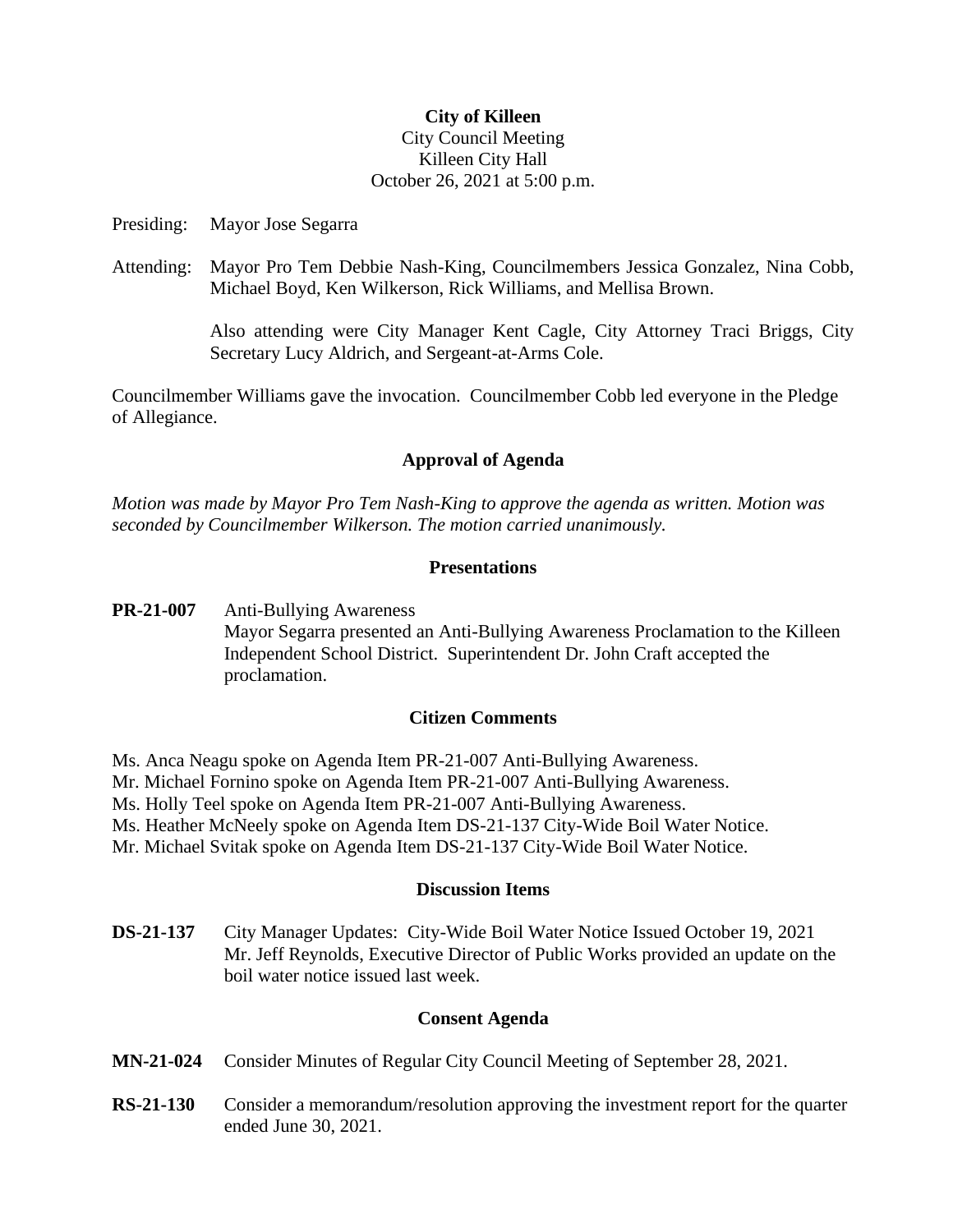Regular City Council Meeting October 26, 2021 – Page 2

| RS-21-131        | Consider a memorandum/resolution authorizing the procurement of fleet vehicles<br>and equipment in the amount of \$4,818,460.                                                                                                          |
|------------------|----------------------------------------------------------------------------------------------------------------------------------------------------------------------------------------------------------------------------------------|
| <b>RS-21-132</b> | Consider a memorandum/resolution authorizing the purchase of police uniforms<br>and accessories from Galls, LLC through the TASB Buyboard in an amount not to<br>exceed \$219,940.                                                     |
| RS-21-133        | Consider a memorandum/resolution authorizing the purchase of police duty gear,<br>body armor and ammunition from GT Distributors, Inc, through purchase<br>cooperatives TXMAS and TASB Buyboard, in an amount not to exceed \$186,400. |
| RS-21-134        | Consider a memorandum/resolution appointing members to the Killeen Arts<br>Commission and the Bell County Tax Appraisal District Board of Directors.                                                                                   |
| RS-21-135        | Consider a memorandum/resolution adopting criteria for use in redistricting the city<br>council districts based on the 2020 Census.                                                                                                    |
| RS-21-136        | Consider a memorandum/resolution adopting guidelines for submitting redistricting                                                                                                                                                      |

*Motion was made by Councilmember Brown to approve the consent agenda as written. Motion was seconded by Mayor Pro Tem Nash-King. Motion carried 6 to 0 with Councilmember Cobb being absent for the vote.*

proposals and providing comments for the 2021 redistricting process.

# **Public Hearings**

**PH-21-054** HOLD a public hearing and consider an ordinance approving a written service agreement and the annexation of approximately 19.738 acres of land out of the out of the T. Arnold Survey, Abstract 55; J. W. Morton Survey, Abstract 587; and J. H. Lewis Survey, Abstract 536; lying contiguous to the existing city limits, being generally located approximately 120 feet south of Prewitt Ranch Road and approximately 1,550 feet east of Clear Creek Road, Killeen, Texas.

> The City Secretary read the caption of the ordinance. AN ORDINANCE OF THE CITY OF KILLEEN EXTENDING THE CORPORATE LIMITS OF THE CITY OF KILLEEN, BELL COUNTY, TEXAS, TO INCLUDE LAND LYING ADJACENT TO THE PRESENT CITY LIMITS, BEING APPROXIMATELY 19.738 ACRES OF LAND OUT OF THE T. ARNOLD SURVEY, ABSTRACT 55; J. W. MORTON SURVEY, ABSTRACT 587; AND J. H. LEWIS SURVEY, ABSTRACT 536; DECLARING SAID LAND TO BE A PART OF SAID CITY; DECLARING SAID LAND AND ITS INHABITANTS AND ANY FUTURE INHABITANTS OF SAID LAND TO BE ENTITLED TO ALL THE RIGHTS AND PRIVILEGES OF OTHER LANDS AND CITIZENS OF THE CITY AND TO BE BOUND BY THE ACTS AND ORDINANCES OF THE CITY; PROVIDING FOR WAIVER OF CERTAIN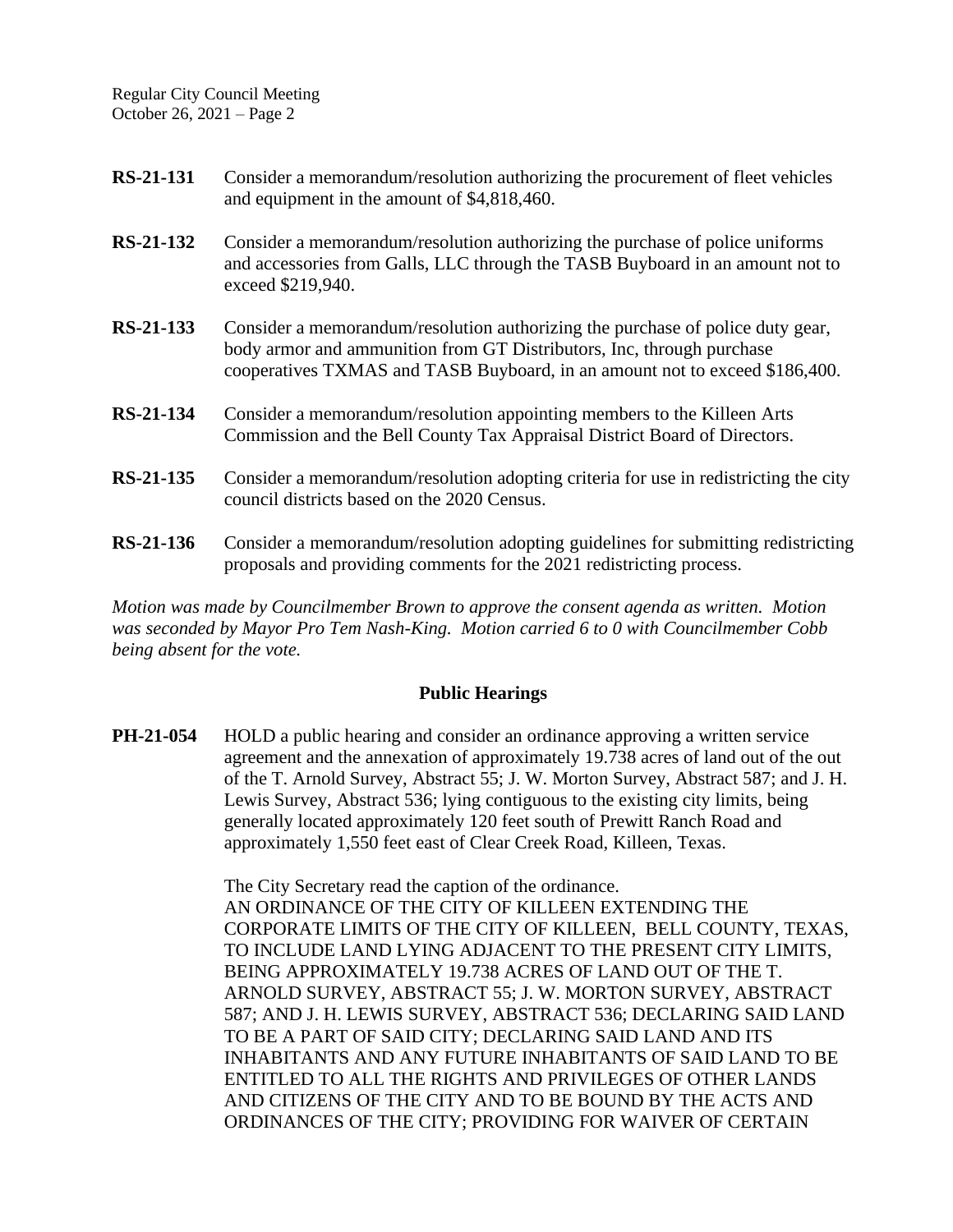FEES DURING THE FIRST YEAR OF INCORPORATION; EXTENDING DISTRICT BOUNDARIES; PROVIDING FOR A SEVERABILITY CLAUSE; PROVIDING FOR THE REPEAL OF CONFLICTING PROVISIONS; PROVIDING A SAVINGS CLAUSE; PROVIDING FOR PUBLICATION AND EFFECTIVE DATE.

**Staff Comments:** Tony McIlwain, Executive Director of Development Services On July 7, 2021, staff received a petition for voluntary annexation for approximately 19.738 acres of land lying contiguous to the existing city limits. On September 7, 2021, the City Council directed the City Manager to negotiate a written service agreement for provisions of municipal services in the requested annexation area. In accordance with Local Government Code 43.0672, the written service agreement includes: 1) a list of each service the City will provide on the effective date of the annexation; and 2) a schedule that includes the period within which the City will provide each service that is not provided on the effective date of the annexation. All public notification requirements have been met. City staff recommends that the City Council approve the written service agreement and the annexation ordinance.

Mayor Segarra invited the applicant to speak.

The applicant, Mr. Josh Welch, appeared before City Council to provide additional information and answer questions.

Mayor Segarra opened the public hearing.

Ms. Anca Neagu spoke in support of the request.

With no one else appearing, the public hearing was closed.

*Motion was made by Councilmember Wilkerson to approve PH-21-054. Motion was seconded by Mayor Pro Tem Nash-King. Motion carried unanimously.*

**PH-21-055** HOLD a public hearing and consider an ordinance requested by Jerry Scarbrough on behalf of Peggy Scarbrough (Case #Z21-27) to rezone approximately 1.00 acre from "R-1" (Single-Family Residential District) to "B-5" (Business District), being out of the W. L. Harris Survey, Abstract No. 1155, located at 2302 West Stan Schlueter Loop, Killeen, Texas.

> The City Secretary read the caption of the ordinance. AN ORDINANCE AMENDING THE ZONING ORDINANCE OF THE CITY OF KILLEEN BY CHANGING THE ZONING OF APPROXIMATELY 1.00 ACRE OUT OF THE W. L. HARRIS SURVEY, ABSTRACT NO. 1155 FROM "R-1" (SINGLE-FAMILY RESIDENTIAL DISTRICT) TO "B-5" (BUSINESS DISTRICT); PROVIDING A SEVERABILITY CLAUSE; PROVIDING A SAVINGS CLAUSE; PROVIDING FOR THE REPEAL OF CONFLICTING